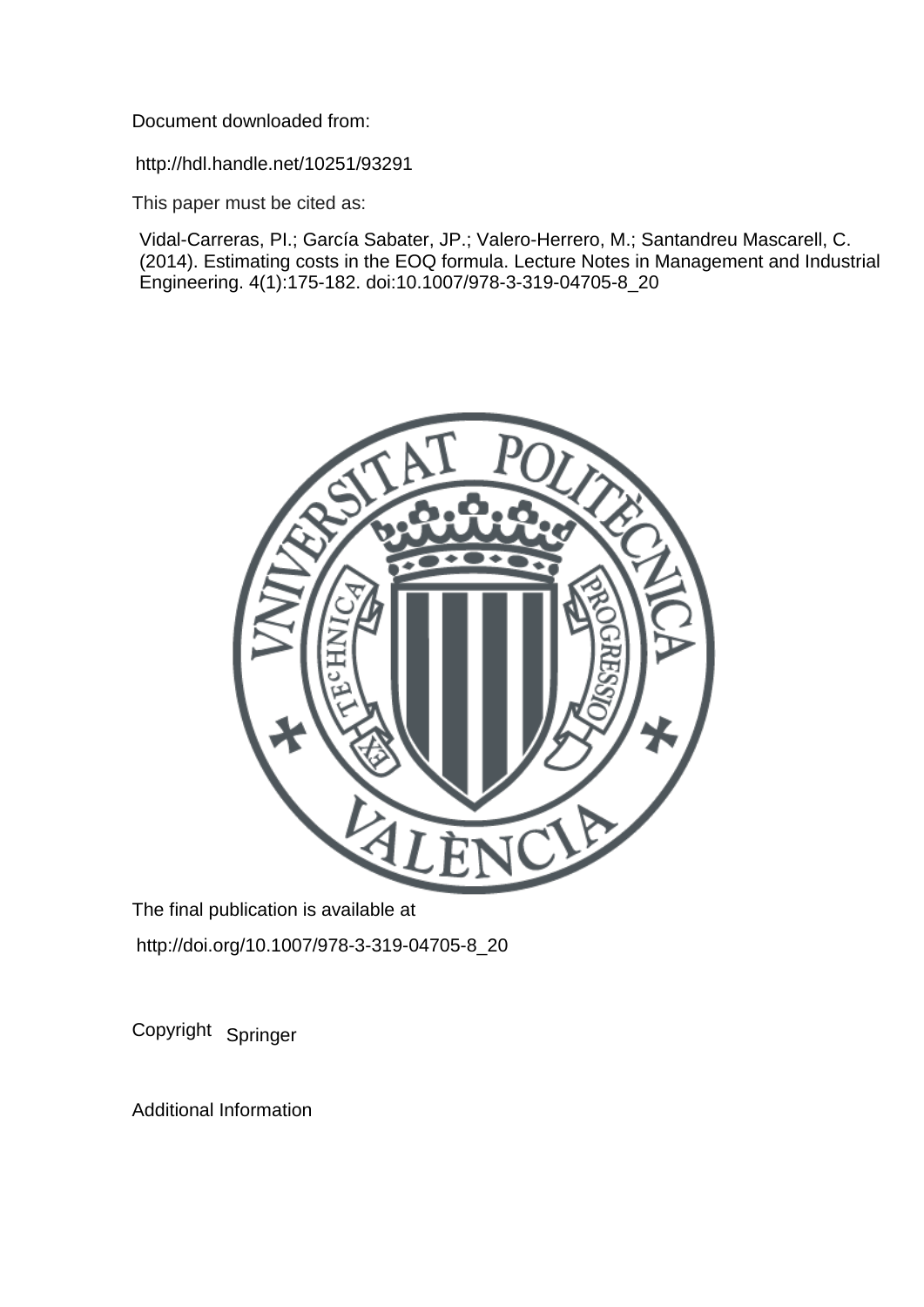# **Estimating costs in the EOQ formula**

**Vidal-Carreras PI[1](#page-1-0), Garcia-Sabater JP[2](#page-1-1), Valero-Herrero M[3,](#page-1-2) Santandreu-Mascarell C[4](#page-1-3)**

**Abstract:** The EOQ formula (Harris, 1913) provides a balance between setup costs and holding costs in the system. This formula has been widely developed in the literature. However, in the industrial reality is often difficult to know the exact value of these setup and holding costs. In this paper we develop a formula to estimate the lot size from the known values in the company. It is verified that the behavior of these formulas responds to expectations.

**Keywords:** EOQ, Inventory management, Setup cost, Holding Cost

# **1 Introduction**

-

Defining an inventory management system in a company is to set the technique employed (reorder point management, provisioning theoretical ...) and determine its control parameters. Overall, the control parameters necessary to manage inventory levels are minimum and maximum which would want to keep in the system.

The theoretical resolution of this problem is based on the classic formula EOQ, Economic Order Quantity (Harris, 1913). This formula EOQ provides a balance between setup costs and holding costs in the system. The EOQ model requires

<span id="page-1-0"></span><sup>&</sup>lt;sup>1</sup>Pilar Isabel Vidal Carreras ( $\boxtimes$  e-mail[: pivicar@omp.upv.es\)](mailto:pivicar@omp.upv.es)

Grupo ROGLE. Dpto. de Organización de Empresas. Universidad Politécnica de Valencia. Camino de Vera S/N, 46022 Valencia.

<span id="page-1-1"></span><sup>&</sup>lt;sup>2</sup>Jose Pedro Garcia Sabater ( $\boxtimes$  e-mail[: jpgarcia@omp.upv.es\)](mailto:pivicar@omp.upv.es) Grupo ROGLE. Dpto. de Organización de Empresas. Universidad Politécnica de Valencia. Camino de Vera S/N, 46022 Valencia.

<span id="page-1-2"></span><sup>&</sup>lt;sup>3</sup>Maria Valero Herrero ( $\boxtimes$  e-mail[: mavaher@upv.es\)](mailto:mavaher@upv.es) Dpto. de Organización de Empresas. Universidad Politécnica de Valencia. Camino de Vera S/N, 46022 Valencia.

<span id="page-1-3"></span><sup>&</sup>lt;sup>4</sup>Cristina Santandreu-Mascarell ( $\boxtimes$  e-mail: [crisanma@omp.upv.es\)](mailto:crisanma@omp.upv.es) Grupo IGIC. Dpto. de Organización de Empresas. Universidad Politécnica de Valencia. Camino de Vera S/N, 46022 Valencia.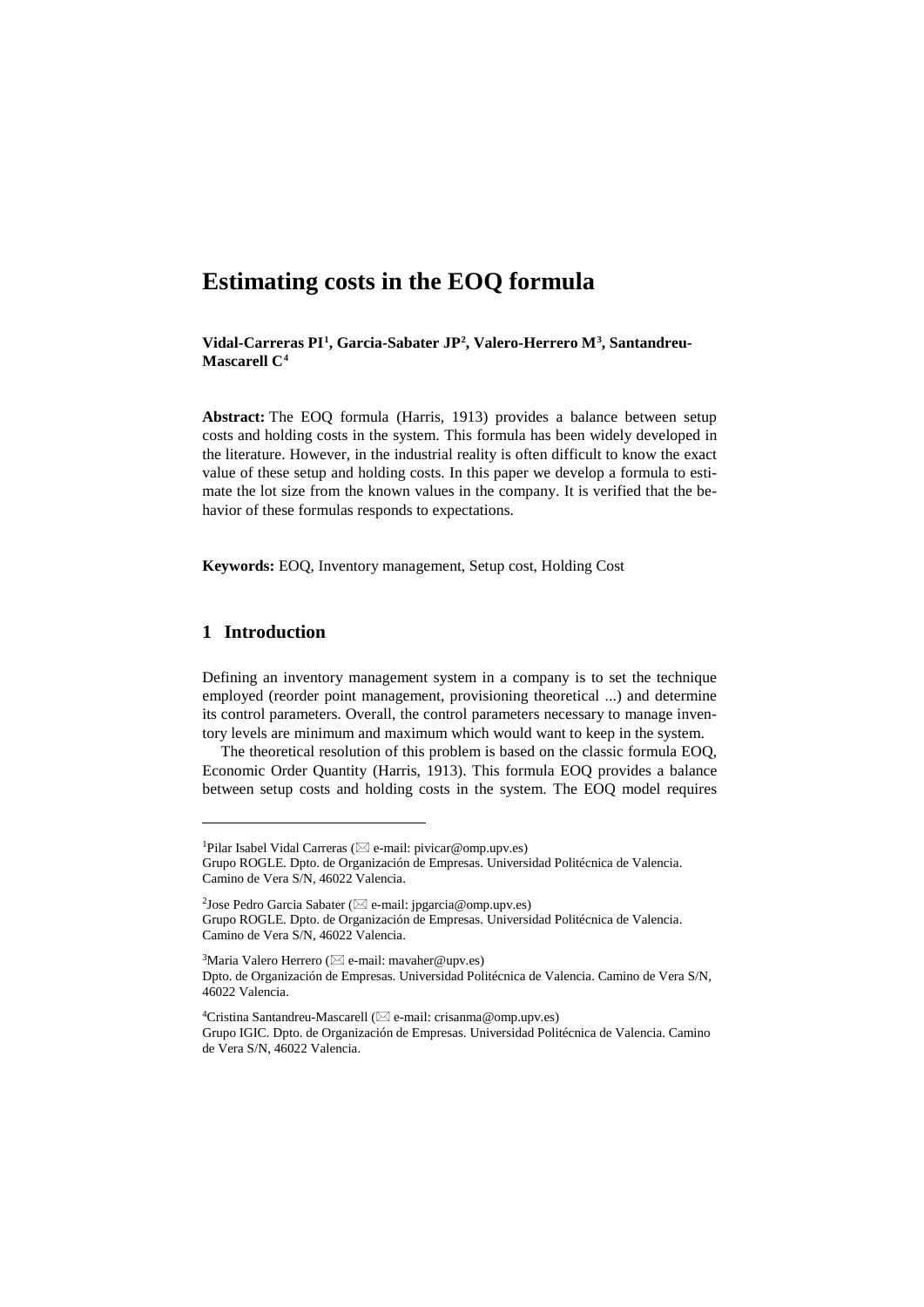know the value of setup costs and holding costs of the products. However, apart from the consideration that all the costs are costs of opportunity, it is that in general and for various reasons, these costs are unknown for companies. Despite this, it is still necessary to establish inventory levels, not as much to optimize the system, but rather to keep it under control.

The EOQ model has been investigated in depth in the literature. For example the topic that it is the joint pricing and inventory optimization. One of the earliest papers on pricing and inventory is by Whitin (1955) who proposes a link between pricing and inventory control. Lee (1993) presents a geometric programming approach to determine a profit-maximizing price and order quantity for a retailer. Most recently, an EPQ inventory model that determines the production lot size, marketing expenditure and product's selling price is developed by Sadjadi et al (2005).

As price is an obvious strategy to influence demand, researching on inventory models with price-dependent demand have been received much attention (You and Chen, 2007) developed an EOQ model of seasonal goods with spot and forward purchase demands Recently, Mo et al (2009) developed an EOQ model with stock and price sensitive demand.

Several researchers have studied the effect of delayed payments on the EOQ. Goyal (1985) was the first to develop a model for a delay in payment to the supplier, making all the usual assumptions of the classic EOQ model except for when payment is due. More recently, Huang (2007) assumed the supplier would offer the retailer a partial delay in payments when the order quantity is smaller than a predetermined quantity. Jaggi et al (2008) proposed a model in which demand is linked to the credit period offered by the retailer to the customers. In Taleizadeh et al. (2013) an EOQ problem under partial delayed payment.

However, about the topic to consider the possible cost estimate of the EOQ formula for a company that does not have them, only papers that assumed that the setup cost is proportional of the time setup and holding cost are proportional to the cost unit but without indicating on which this proportionality is based (Bomberger, 1966; Brander and Segerstedt, 2009; Vidal-Carreras et al., 2012). On the other hand the number of characteristics and variables that are addressed by the models and algorithms has been growing as the computational capacity signal equipment has been developed. And nevertheless, a feature observed, and that is equivalent to that of other authors (Meyer, 2004; Shirodkar and Kempf, 2006) is that most companies are still using Excel spreadsheets for planning, scheduling and controlling their operations. These tools, despite the costs associated with its management manual, appear to be "more effective" in the daily management because they are preferred.

Thus, in the present paper an alternative resolution to the problem of estimating costs for inventory management in the industrial reality is presented. For this, in section 2 the problem to analyze the information typically available in a company is proposed. In section 3 some formulas EOQ's adapted to that information are explained. In section 4, these formulas are integrated into a simple Excel tool and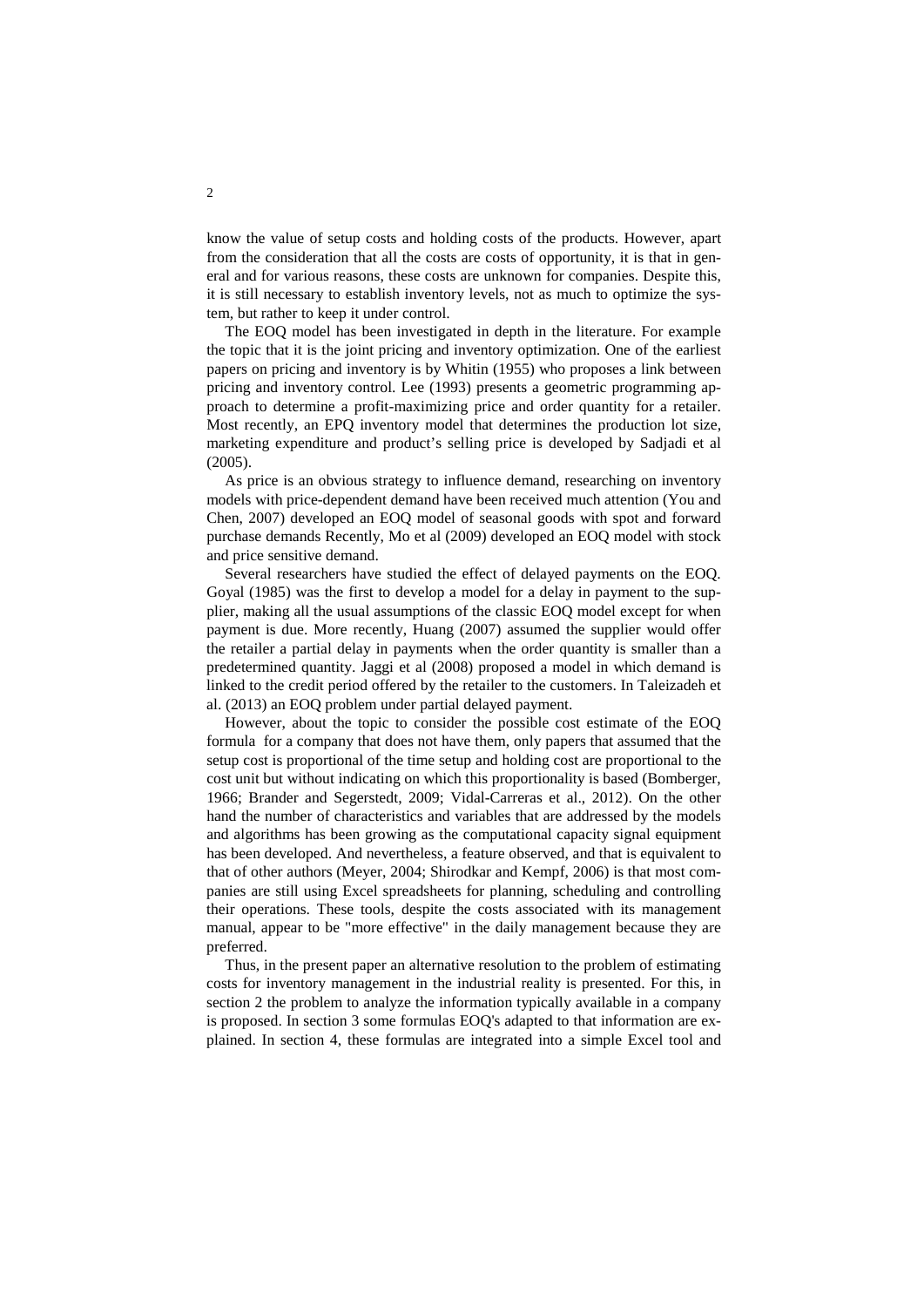their behavior is checked. The conclusions and future works are commented in section 5.

# **2 Statement of the Problem and Notation**

The need to know the setup costs and holding costs can establish difficulties in the actual inventory management systems. While the setup time is available in the companies or otherwise it is easy to measure, to establish a priori setup costs is not. This is so because the cost of setup really is an opportunity cost of use of installed capacity. Similarly, the holding cost is an opportunity cost of the storage capacity available in the company.

|  | <b>Table 1 Notation</b> |
|--|-------------------------|
|--|-------------------------|

|          | Item index $i = 1n$                                           |
|----------|---------------------------------------------------------------|
| $Q_i$    | Lot size of item i (units)                                    |
| $d_i$    | Demand of item i (units/unit of time)                         |
| $ca_i$   | Holding cost of item i (monetary units)                       |
| $CS_i$   | Setup cost of item i (monetary units)                         |
| $ts_i$   | Setup time of item i (time units)                             |
| $\eta_i$ | Density of Value of item i (monetary units / packaging units) |
| $pe_i$   | Pallet equivalent of item i (monetary units/pallet)           |
|          |                                                               |

In order to analyze clearly the problem is considered appropriate to focus on the case of a machine of a manufacturer of goods. The machine required for each change of production run needs a preparation, which consumes time and resources. To make the change (setup) workers are available to prepare the machine for the production but the company does not know the cost associated with this setup. It can approximate this setup cost is proportional to the setup time (Bomberger, 1966). The notation used in the sequent sections is shown above in **Table 1**.

Regarding the holding cost of each product, it is not possible to define it a priori. The companies usually have a limited storage capacity and also a cash limit that they are willing to maintain. Each product has specific characteristics of both economic value and volume taken. If the financial constraint of the company is important, it can be assumed that the costs associated with storage are proportional to the amount of money in stock or equivalently, the unit cost of the products. If the limitation of space in the company is important, one can assume that storage costs are proportional to the number of locations used, which for example may count the number of pallets used for each product. In both situations, as mentioned, these storage costs are not known at the exact value in the company. Thus,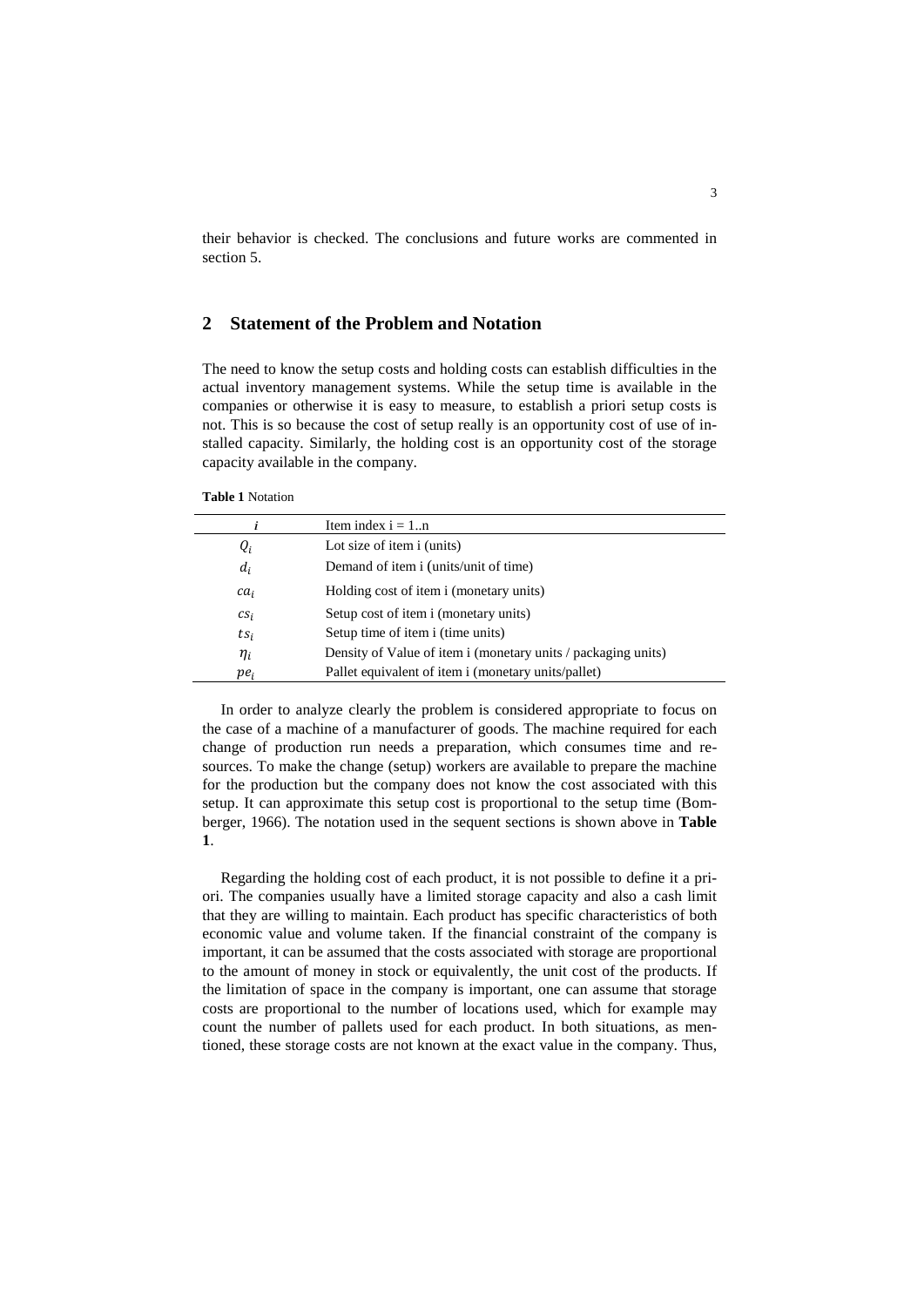generally in the actual practice of the company, the different departments involved establish a maximum limit of storage, around which usually the inventory policies are defined.

#### **3 A method of calculating costs**

According to the classical EOQ of formula (Harris, 1913), shown in (4.1), the calculation of the economic lot manufacture of a product i, considering its demand  $d_i$ , requires consideration of a series of costs. On the one hand, it has been considered a cost of setup,  $cs_i$ , in relation to change of production run, which is the process of preparing the machinery for the production of product i. On the other hand, a holding cost of product i manufactured,  $ca_i$ :

$$
Q_i = \sqrt{\frac{2d_i cs_i}{ca_i}} \tag{4.1}
$$

However, as discussed in the industrial reality is not always known the value of this cost of this setup and holding cost required in formula (4.1). Regarding the setup, so if time is generally known,  $ts_i$ . So it is appropriate to assume that the cost of setup,  $cs_i$ , will be proportional to the time of setup  $ts_i$  according to a proportionality constant that we will call cs, and whose units are ( monetary units / units of time):

$$
cs_i \ \alpha \ ts_i \ \Rightarrow \ cs_i = cs * ts_i \tag{4.2}
$$

The company should establish the value of the constant cs according to the value of the time spent by operators in the setup. If a company has highly automated processes in which the workers only have direct participation in the process for a specific fraction of time, this constant cs may have a very low value because it has idle manpower for a period of time. On the contrary if a company demands high manpower requirement or if this is very scarce, the value should be higher cs. This constant cs is independent of the products and only depends on the characteristics of the company.

Regarding the holding cost,  $ca_i$ , that appears in formula (4.1) also it is not an exact data. However as mentioned it can be assumed that its value is proportional to the unit cost of the product, the volume taken for the product in the warehouse or the combination of both variables. It will develop the alternatives.

Firstly, the holding cost may be proportional to  $cu_i$  according to a proportionality constant that we can call  $ca_1$ :

$$
ca_i \alpha cu_i \Rightarrow ca_i = ca_1 * cu_i \tag{4.3}
$$

The company should set the value of the constant  $ca_1$  depending on financial conditions they have. For example if the company has a mortgage loan with a high interest rate constant should have a high value. Similarly happen if the goods are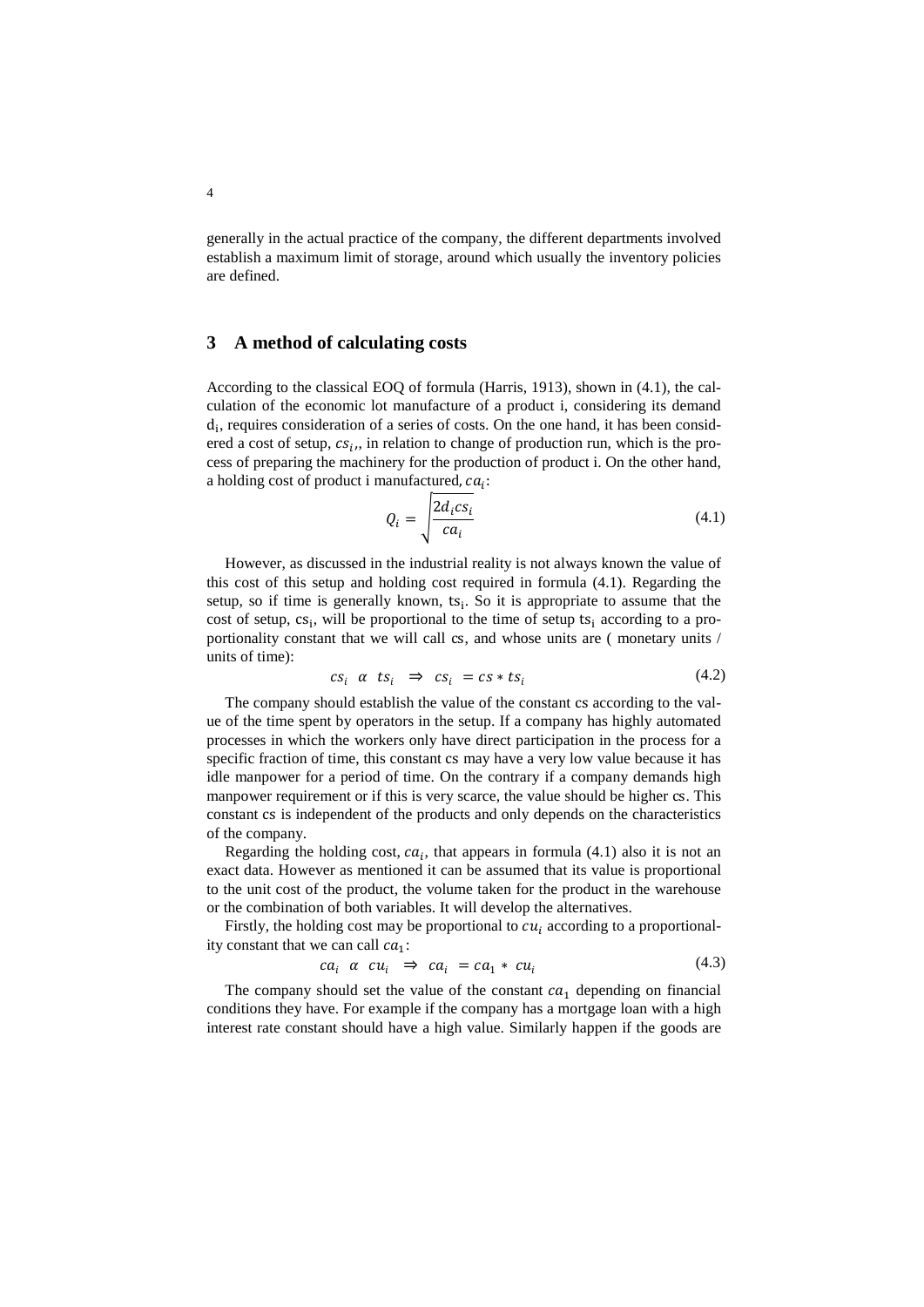perishable stocks. The constant value of  $ca<sub>1</sub>$  is usually different in the life cycle of companies.

For the case where the cost is proportional to the storage space taken by the product, there is a constant proportional named  $ca_2$ . To pose the volume of the product is defined the variable pallet equivalent,  $pe_i$ . This variable indicates what percentage of the pallet occupies a unit volume of product. This value is known in company as they know the number of product units that fit on a pallet. In the case that the storage unit is outside the pallet employ different reference that storage unit. So the holding cost is proportional to the space taken by the products, there is a constant proportional named  $ca_2$ . This is appropriate to assume that the cost of storage ca<sub>i</sub> will be proportional to the pallet equivalent  $pe_i$  according to a proportionality constant  $ca_2$  and whose units are (monetary units / pallet).

$$
ca_i \alpha \neq e_i \Rightarrow ca_i = ca_2 \ast pe_i \tag{4.4}
$$

But besides the holding cost should be considered inversely proportional to the density value (4.5). The density value is called  $\eta_i$ , and it is defined as the monetary units included in each pallet equivalent (4.5). It is easy to get a variable in the company knowing units per pallet and the cost of these.

$$
ca_i \t 1/_{\alpha} \t \eta_i \t \t \Rightarrow \t ca_i = \t c a_2/_{\eta_i}
$$
\t(4.5)

$$
\eta_i = \frac{cu_i}{pe_i} \tag{4.6}
$$

Thus combining (4.4) and (4.6) the following formula for the case where the cost is proportional to the storage space taken by the products are obtained (4.7):

$$
ca_i = \beta ca_2 \frac{pe_i}{\eta_i} \tag{4.7}
$$

In order to include both the consideration that the cost is proportional to the storage unit cost of products (4.3) and the space occupied by the same (4.7) the following formula (4.8) is defined:

$$
ca_i = \alpha ca_1 cu_i + \beta ca_2 \frac{pe_i}{\eta_i} \tag{4.8}
$$

Through this formula the various combinations of storage costs in the company are represented. The variable  $\alpha$  represents the weight of the financial condition of the company, and the weight of  $\beta$  represents the volume restrictions in the store. Since it is a combination of both, the sum of variables  $\alpha$  and  $\beta$  is according to:

$$
\alpha + \beta \le 2 \tag{4.9}
$$

These  $\alpha$  and  $\beta$  provide flexibility for the system in specific situations without the need to rethink the value of  $ca_1$  and  $ca_2$ . If the value of setup costs (4.2) and the value of the holding costs (4.8) are included in the lot size formula (4.1) the result is (4.10):

$$
Q_i = \sqrt{cs} \sqrt{\frac{2d_i ts_i}{\alpha c a_1 c u_i + \beta c a_2 \frac{pe_i}{\eta_i}}}
$$
(4.10)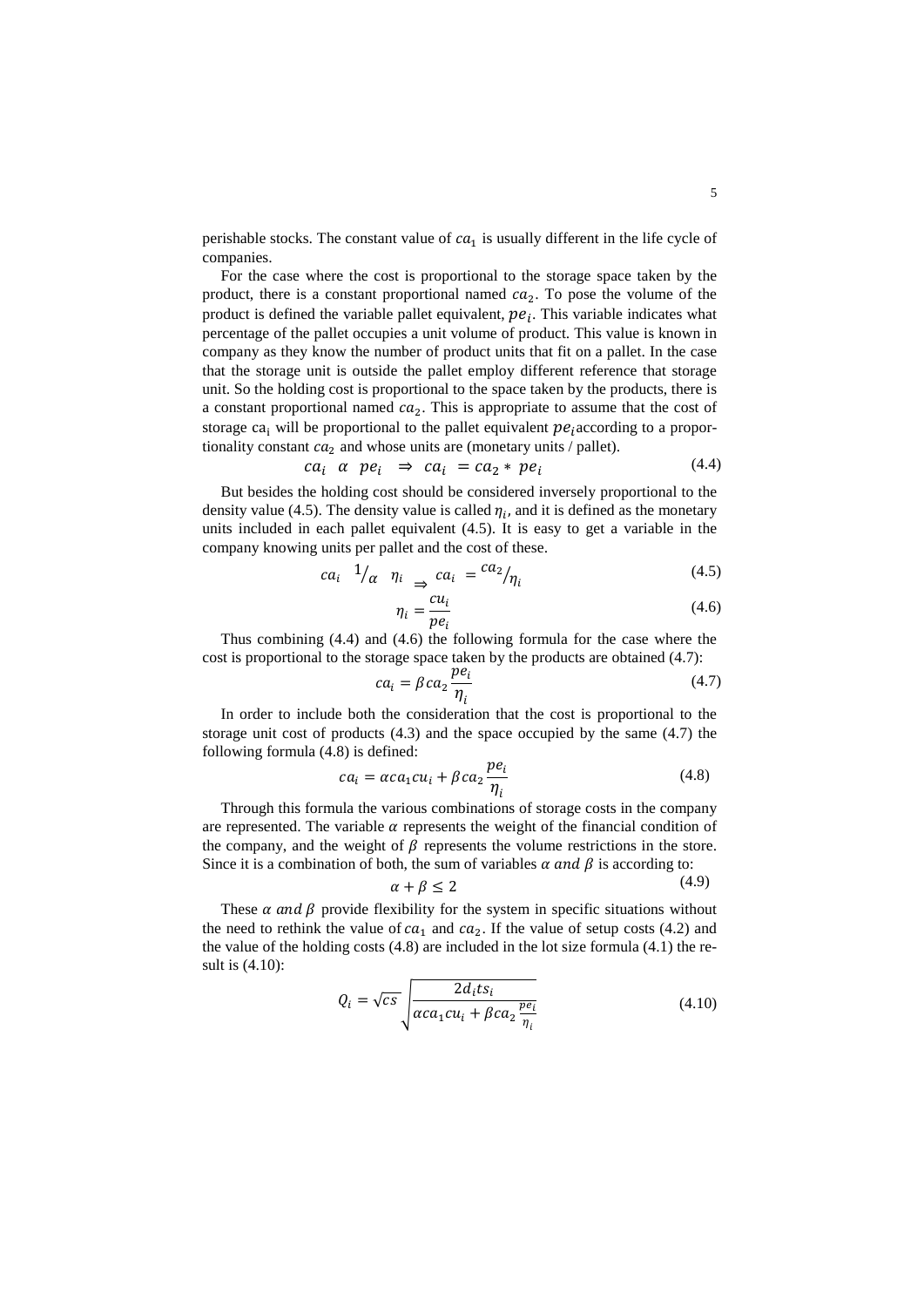It is a formula that allows for the lot size of a product from the company known variables such as product demand, unit cost, and its equivalent pallet setup time required for its production. The company should set the value of the constants  $cs, ca_1, ca_2, \alpha$  and  $\beta$  cs, that are common to all products and allow adjusted to the different circumstances. For example if the company warehouse is full is expected to increase storage costs associated with the volume, this is the constant  $\alpha c a_2$ . But if the store was empty, the financial criteria would overlap and should increase the value of the variable  $\beta c a_2$ .

At this point the value of the lot size for specific circumstances is posed:

• If only attach importance to the financial limitations of the company and space constraints would not supposed  $\beta = 0$  so that would not be necessary to specify the value of the constant  $ca_2$ , leaving the lot size formula as:

$$
Q_i = \sqrt{cs} \sqrt{\frac{2d_i ts_i}{\alpha c a_1 c u_i}} \quad \Rightarrow \quad Q_i = \frac{\sqrt{cs}}{\sqrt{\alpha c a_1}} \sqrt{\frac{2d_i ts_i}{c u_i}} \tag{4.11}
$$

• If only considered important space limitations in the company and had no significant financial constraints, it is assumed  $α = 0$ , so that would not be necessary to specify the value of the constant  $ca<sub>1</sub>$ , leaving the lot size formula as (4.12):

$$
Q_i = \sqrt{cs} \sqrt{\frac{2d_i ts_i}{\beta c a_2 \frac{pe_i}{\eta_i}}} \quad \Rightarrow \quad Q_i = \frac{\sqrt{cs}}{\sqrt{\beta c a_2}} \sqrt{\frac{2d_i ts_i}{\frac{pe_i}{\eta_i}}} \tag{4.12}
$$

## **4 Analysis of the Behavior of the Formulas**

The formulas exposed are supported on an Excel spreadsheet. Thus from introducing known values are obtained the lot sizes, as it is shown in **Table 2.**

**Table 2** Numerical example

| Data           |                            |                        |                                |                  |                             |                            | Result          |
|----------------|----------------------------|------------------------|--------------------------------|------------------|-----------------------------|----------------------------|-----------------|
| alpha          |                            | . ca1 (€/€day)         | 0.00042                        |                  |                             |                            |                 |
| betal          |                            | ca2(€/palletdía)       | 0,2                            |                  |                             |                            |                 |
|                |                            | cs (€/hour)            |                                |                  |                             |                            |                 |
| Item           | <b>Demand</b><br>(uds/day) | Unit cost $(\epsilon)$ | Setup<br><b>Time</b><br>(hour) | Units per pallet | Equivalent<br><b>Pallet</b> | Value of<br><b>Density</b> | <b>Lot Size</b> |
|                | di                         | cui                    | tsi                            | udi/palet        | pei                         | ni                         | Qi              |
|                | 100                        | 5                      | 3                              | 100              | 0,010                       | 500                        | 1072,28         |
| $\overline{2}$ | 150                        | $\overline{4}$         | 1                              | 150              | 0,007                       | 600                        | 847,96          |
| 3              | 200                        | 3                      | 1                              | 200              | 0.005                       | 600                        | 1130,62         |
| 4              | 250                        | 2                      | 1,5                            | 250              | 0.004                       | 500                        | 1895,55         |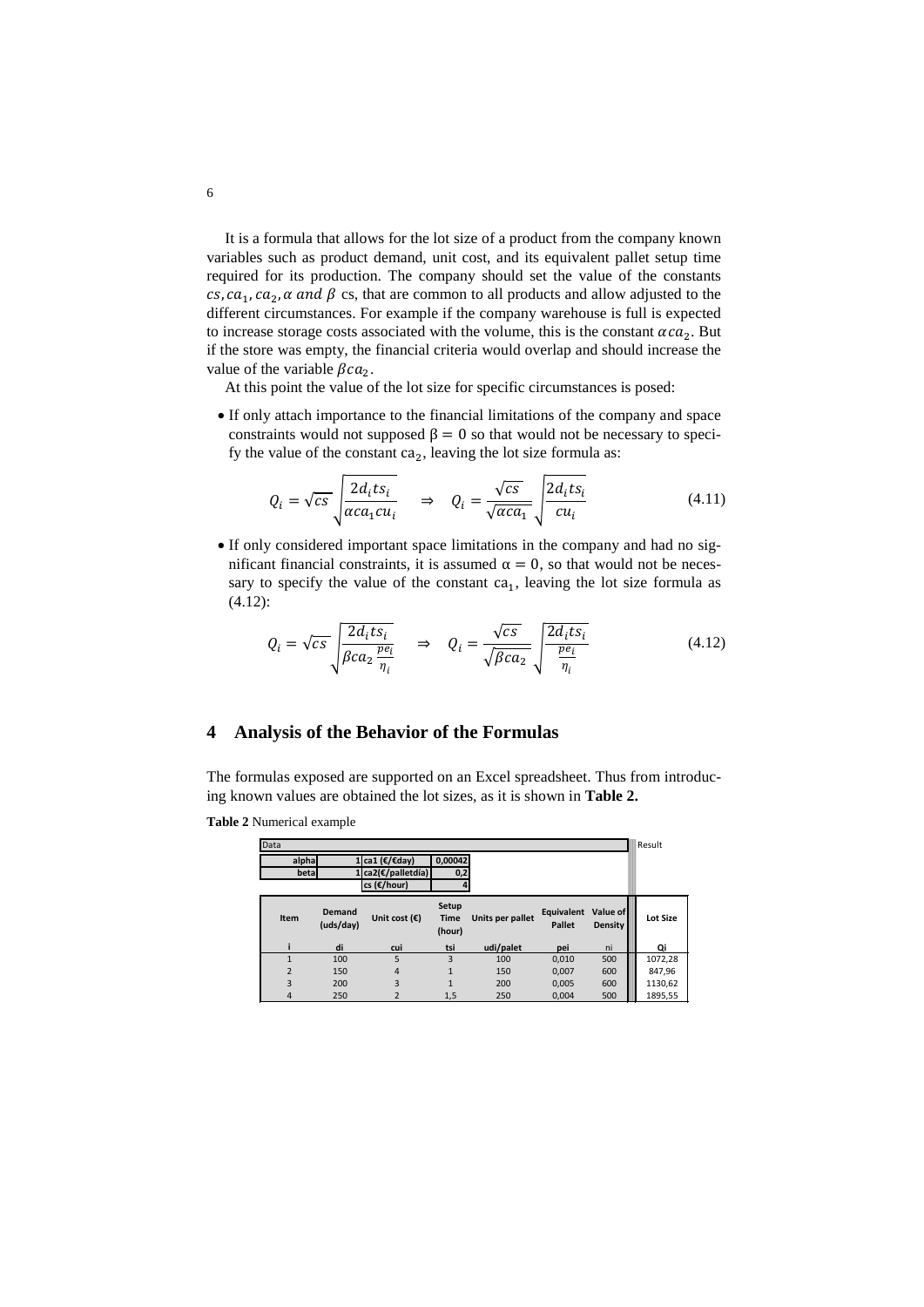

**Fig. 1** Evolution of the lot size according to (a) *cs*, (b)  $\alpha ca_1$  and (c)  $\beta ca_2$ 

It is analyzed the behavior of the formula 4.10 to be the most complete, for an item, particularly item 1 of **Table 2**. **Fig 1** shows the evolution of the lot size of this item varying the different costs. **Fig 1 (a)** shows the growth of the lot size by increasing the variable  $cs$ , as this is an increase in costs associated with the setup for example restrictions on manpower. **Fig 1 (b)** shows the decrease in lot size to increase the variable  $\alpha c a_1$ . This decrease is suitable for the variable  $\alpha c a_1$  affected part of the holding cost. **Fig 1 (c)** shows much slower decrease in lot size of the variable increasing  $\beta c a_2$  It is to be considered that in formula holding cost associated with volume restrictions has also considered its relationship with the density value so its contribution in the formula is smaller. That is why it is necessary to greatly increase the value of  $\beta ca_2$  to observe the expected decrease lot size. In the case that in the formula 4.10 not considered density value and only the space occupied by the products through the variable  $pe_i$ , the behavior of the formula against  $\beta c a_2$  small variations will be very similar that is shown in **Fig 1. (c).** 

## **5 Conclusions**

In this work, the classical formula EOQ of Harris (1913) is adapted to the industrial reality, in which it is often complex to have cost values of setup and holding. We propose simple formulas for the costs which can obtain these setup costs and storage company based on values if known therein. So, it could define costs that